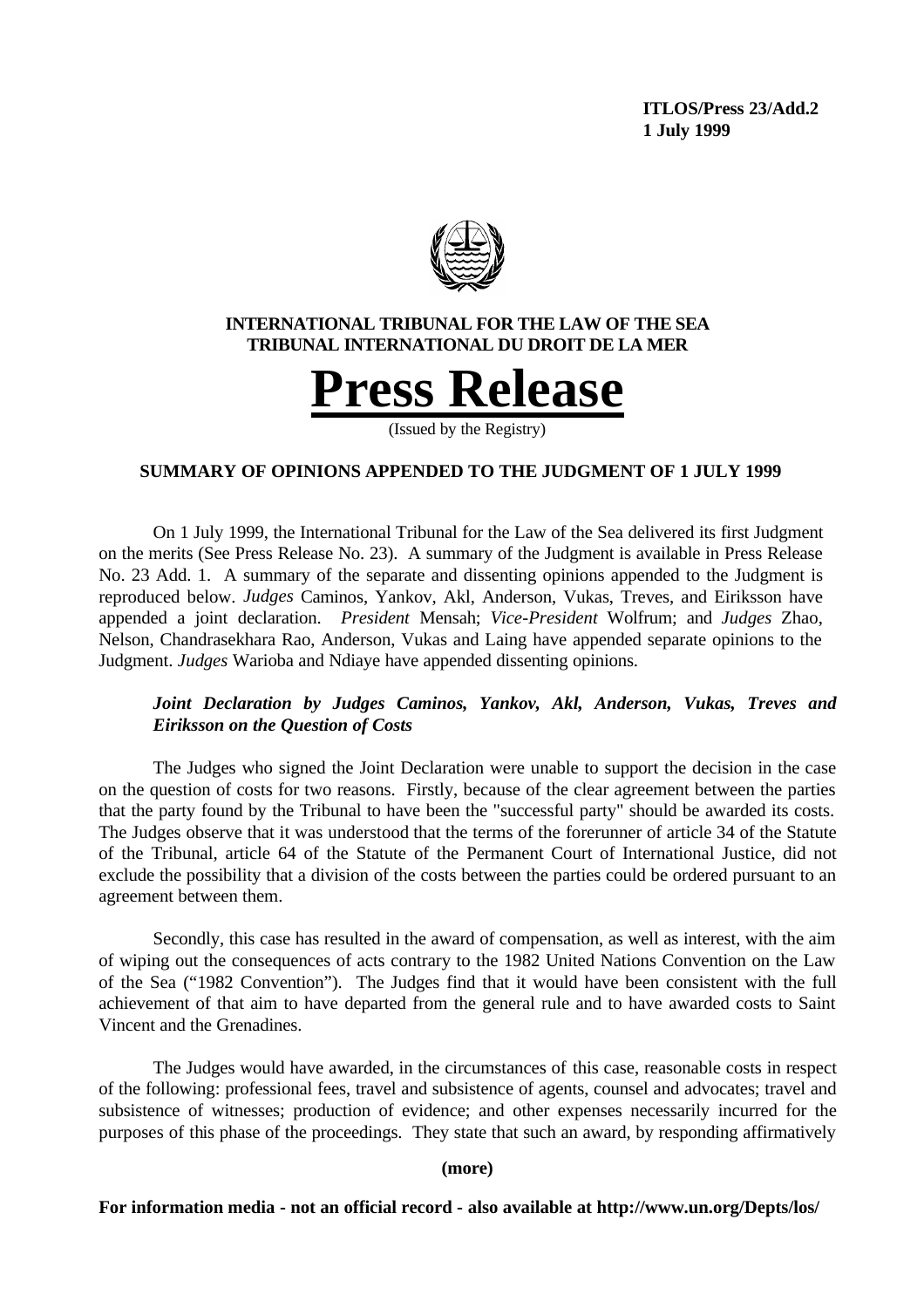to the repeated requests of both parties, would have done no more than meet their legitimate expectations.

The declaration further states that the Judges support the decision of the majority that the general rule on costs is applicable to the phase of the proceedings concerning provisional measures, in the absence of a successful party in that phase.

## *Separate Opinion of President Mensah*

President Mensah voted in favour of operative paragraph 3 of the Judgment in spite of serious doubts about the registration status of the Saiga at the time of the incident that gave rise to the dispute.

In his separate opinion, the President states that a correct interpretation of the Merchant Shipping Act of Saint Vincent and the Grenadines, read with the relevant provisions of the 1982 Convention, would appear to support the contention of Guinea that the Saiga was not a ship entitled to fly the flag of Saint Vincent and the Grenadines on 28 October 1997, because its provisional registration had expired and no other registration had been granted to it under the laws of Saint Vincent and the Grenadines.

President Mensah is not able to support the conclusion in the Judgment that Saint Vincent and the Grenadines has "established" that the Saiga was registered in, and had the nationality of, Saint Vincent and the Grenadines at the time it was arrested. He, however, agrees to the decision to reject Guinea's contention that Saint Vincent does not have legal standing to bring the dispute to the Tribunal, because he believes it would not be consistent with justice if the Tribunal were to decline to deal with the merits of the dispute, having regard to the particular circumstances of the case.

He considers that the defect in the registration of the Saiga, though real, was more technical than substantive. Moreover, he notes that accepting the Vincentian nationality of the Saiga does not prejudice Guinea in any way, since the nationality of the ship was not a factor in the decision of the Guinean authorities to arrest and detain the ship.

The President draws attention to the evidence showing a lack of diligence on the part of shipowners in renewing or replacing certificates at the appropriate times and the toleration of such lapses by Saint Vincent and the Grenadines. He considers that such laxity in administration can have undesirable implications for the effective implementation of the provisions of the 1982 Convention, and expresses the hope that the lessons learnt from these proceedings will provide an incentive to the Maritime Administration of Saint Vincent and the Grenadines and other Shipping Registers to improve their legislation and also ensure adequate vigilance on the part of the authorities entrusted with administering Registers of Ships.

# *Separate Opinion of Vice-President Wolfrum*

#### **(more)**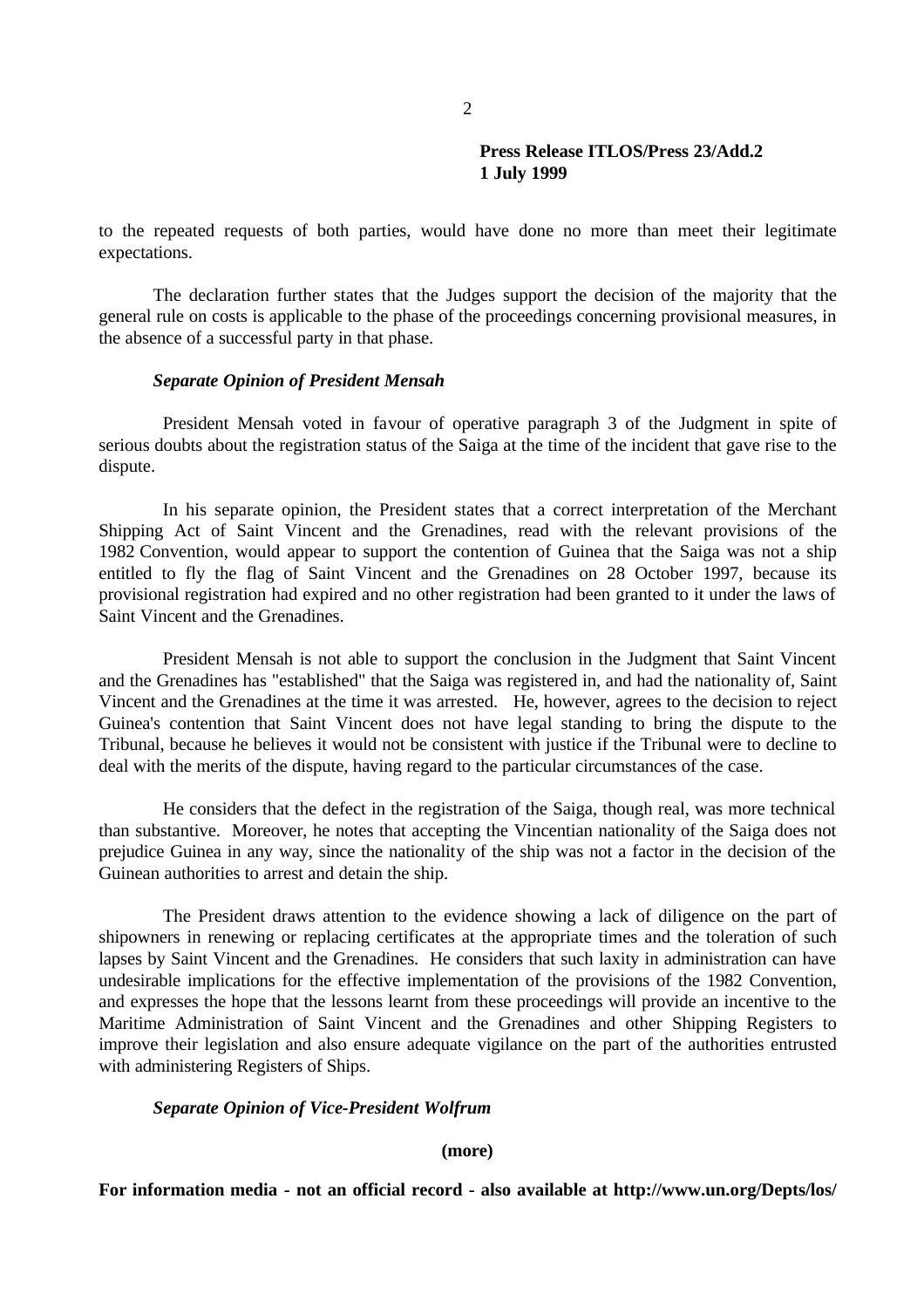Vice-President Wolfrum's separate opinion sets out on which points he disagrees with the Judgment and provides for alternative reasoning for some of the findings concerning evidence, registration, exhaustion of local remedies, the relationship between the 1982 Convention and national law, and costs.

Firstly, he observes that, while it addresses the question of appreciation of evidence in several places, the Judgment does not identify the system adopted concerning this question. In this respect, he notes that in all main legal systems the burden of proof of facts lies on the party who asserts them, but that the Judgment does not follow the principle consistently. He sees no reason for applying a different standard of proof in respect of the registration of the Saiga.

According to the Vice-President, when examining the registration of the Saiga, the Judgment should have proceeded from the Provisional Certificate of Registration. The Certificate was marked provisional and stated that it expired on 12 September 1997. This, and the entry in the Register of Ships of Saint Vincent and the Grenadines, should have led to the conclusion that the Saiga was not registered with Saint Vincent and the Grenadines at the time of its arrest.

The Vice-President, however, agrees that the persistent failure of Guinea to question the assertion of Saint Vincent and the Grenadines that it was the flag State of the Saiga when it had every reasonable opportunity to do so precluded Guinea from challenging the nationality of the Saiga at this stage. He bases himself on the concepts of estoppel and acquiescence.

He further agrees with the statement in the Judgment that in the particular circumstances of the case it would have been unreasonable and unjust to dismiss the claim of Saint Vincent and the Grenadines on the basis of lack of registration, because it would have been highly detrimental for those who suffered most from the arrest, namely the members of the crew and the owner of the cargo, who had no influence on the management of the ship and, in particular, on its proper registration. The Vice-President emphasized that his finding is in the first place based on the failure of Guinea to object to the registration at an earlier time. Finally, the Tribunal should have noted the laxity in the administrative practices of the registering authorities.

Concerning the relationship between the 1982 Convention and national law, the Vice-President observes that the Judgment states that the Tribunal is "competent to determine the compatibility of such laws and regulations with the Convention". The Vice-President asserts that, as a result of the progressive development of international law through the 1982 Convention, the Tribunal's competence is in fact much broader. According to him the Convention mandates States Parties to enact legislation supplementary to the Convention which, together with the Convention, forms the legal regime to be interpreted by the Tribunal. The Tribunal could and should have stated that the law of Guinea does not provide a basis for the arrest of the Saiga.

### **(more)**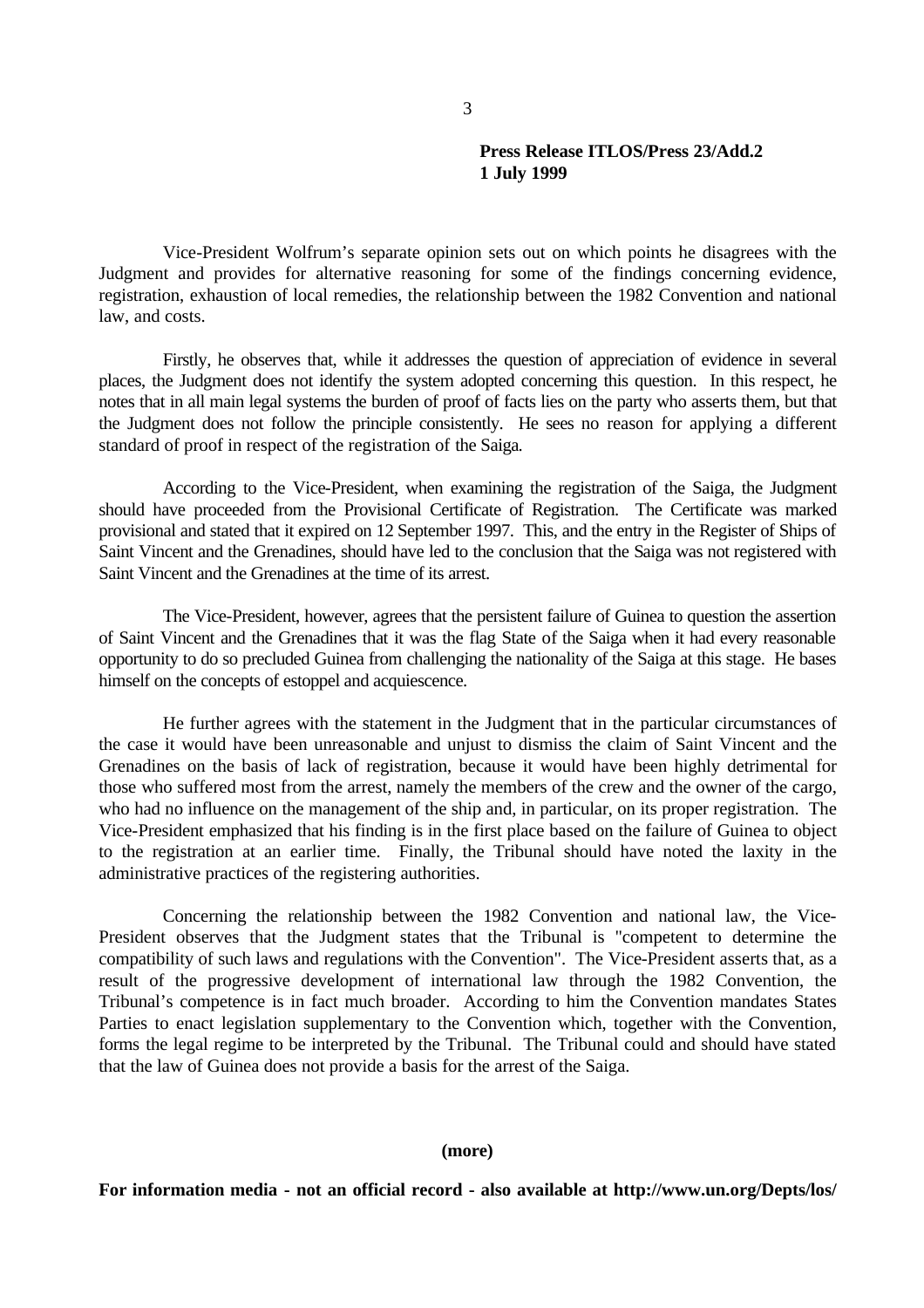Vice-President Wolfrum agrees with the decision not to award costs, because the Tribunal has not established general rules and criteria concerning the assessment of costs and their distribution. If such rules and criteria had been established he would have agreed to award reasonable costs and necessary expenses to the successful party.

## *Separate Opinion of Judge Zhao*

Judge Zhao voted in favour of the Judgment, but has his own opinion concerning what he calls the thorny issue of bunkering and freedom of navigation. He finds that bunkering can hardly be considered a lawful global industry. He points out that bunkering by its nature is evading customs duties of the coastal States. Judge Zhao observes that there is no legitimate status for bunkering in the law of the sea, because there is not a single mention of bunkering or the like in the 1982 Convention. Uses of the sea with regard to which the Convention has not expressly attributed rights or jurisdiction in the exclusive economic zone ("EEZ") to the coastal State do not automatically fall under the freedom of the high seas. According to Judge Zhao, the view that bunkering is free in the EEZ, because it is free on the high seas, is legally not tenable.

International law should at all times distinguish between navigation and the commercial activities of a shipping business. Bunkering of fishing vessels in the EEZ is not navigation under the Convention.

Bunkering should not be encouraged, let alone without restraint. On the contrary, Judge Zhao considers the following conditions to be generally required for bunkering: (1) for States wishing to undertake bunkering activities in the EEZ to enter into agreement with the coastal State; and (2) for fishing vessels to obtain licences or approval for bunkering from those States. Unless it is conducted in accordance with these two conditions, there is no legitimate status for bunkering in the law of the sea.

## *Separate Opinion of Judge Nelson*

Judge Nelson agrees with the Tribunal that the object and purpose of the 1998 Agreement between the parties was "to transfer to the Tribunal the same dispute that would have been the subject of the proceedings before the arbitral tribunal". He does not agree, however, that with the dispute the faculty of making objections other than those specified in the Agreement has been transferred.

Judge Nelson agrees with the Tribunal's findings that Guinea's objections to admissibility should be dealt with by the Tribunal *inter alia* citing the Judgment of the International Court of Justice in the Appeal relating to the Jurisdiction of the ICAO Council case: "The Court must however always be satisfied that it has jurisdiction, and must if necessary go into that matter *proprio motu*".

### **(more)**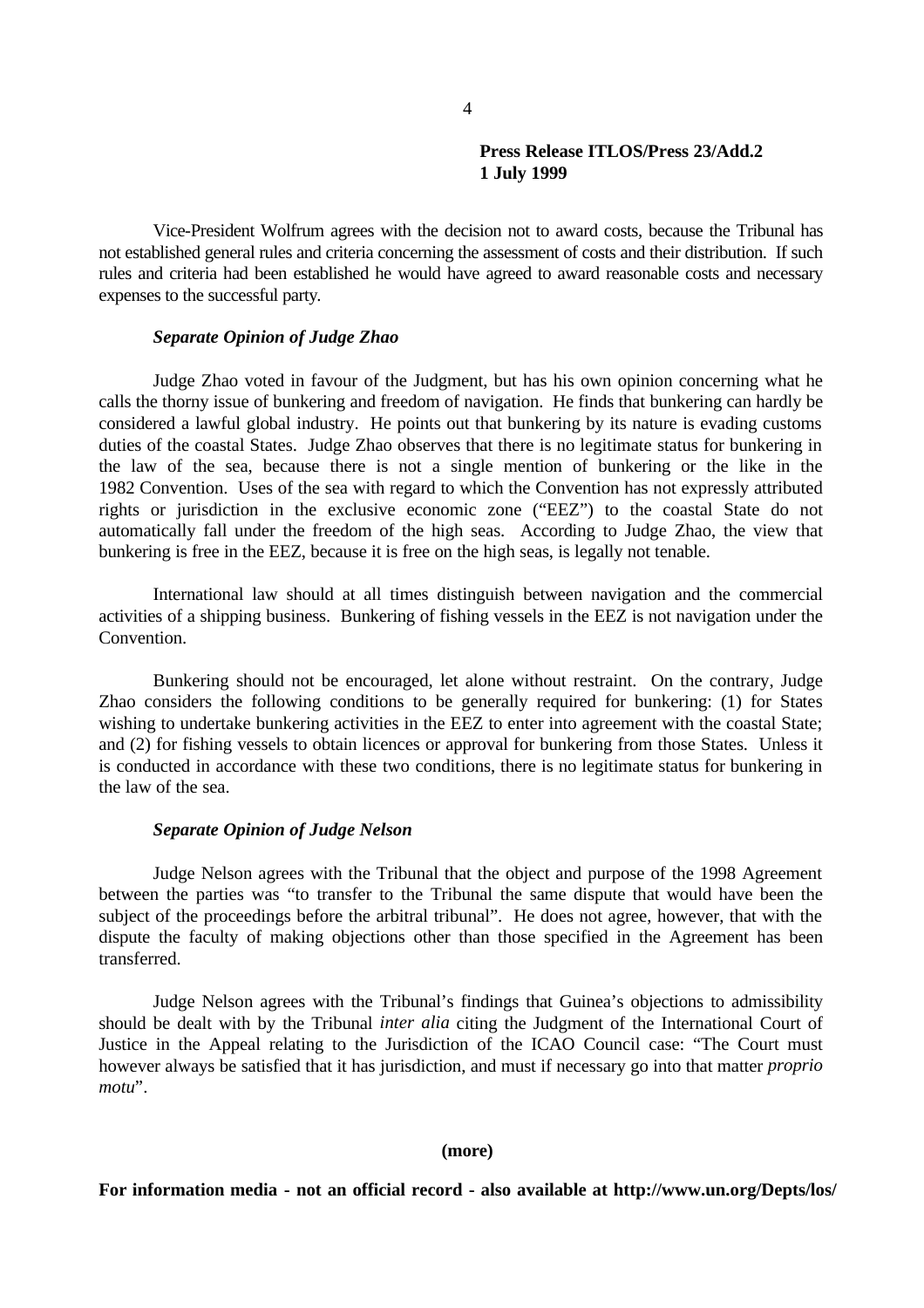Judge Nelson observes that in the case of the registration of the Saiga there has been at least some irregularity, that is the failure to extend the provisional registration or to obtain a permanent certificate after the expiry of the provisional registration which may have compromised the validity of the registration. Judge Nelson has some difficulty in accepting the conclusion in paragraph 73(a) of the Judgment. However, he agrees with the conclusions reached in paragraphs 73(b) and (c). He particularly supported the conclusion in paragraph 73(b) that "in the particular circumstances of this case, the consistent conduct of Saint Vincent and the Grenadines provides sufficient support for the conclusion that the Saiga retained the registration and nationality of Saint Vincent and the Grenadines at all time material to the dispute" (emphasis added).

He also observes that to treat ships in the circumstances raised by the Saiga as having no nationality and as a consequence "stateless" could have disturbing repercussions on the maintenance of the legal order of the oceans and possibly also on private maritime law.

Guinea in its oral pleadings proposed that provisions not adopted by the United Nations Conference on the Law of the Sea would not have lost their relevance. Judge Nelson sees this view as containing the seeds of the destruction of the Convention on the Law of the Sea and notes that this would have the startling result that these proposals would somehow still remain like shades waiting to be summoned back to life, if and when required.

## *Separate Opinion of Judge Chandrasekhara Rao*

Judge Chandrasekhara Rao endorses the operative holdings of the Tribunal in the Judgment. He does, however, consider it necessary to comment on the reasoning of the Judgment. On the question of the registration of the Saiga he does not agree with the inferences drawn by the Tribunal from the facts. He is of the opinion that Saint Vincent and the Grenadines was not, at the relevant time, the flag State of the Saiga for purposes of the 1982 Convention.

It is not clear to him how the so-called indications of Vincentian nationality, on which the Judgment bases itself, are capable of keeping the provisional registration alive. Judge Chandrasekhara Rao also questions the Judgment's reliance on the Merchant Shipping Act. He illuminates the practice in Saint Vincent and the Grenadines by a brochure issued by its Maritime Administration. According to Judge Chandrasekhara Rao, the brochure discloses that the total validity period of a provisional certificate cannot go beyond one year, that a provisional registration certificate is issued for six months and that it requires extension thereafter.

He observes that the Vincentian argument that, when a vessel is registered under its flag, "it remains so registered until deleted from the Registry", is not supported by any provision of the Merchant Shipping Act or outside authority. Even if the Saiga was shown in the Vincentian Registry Book after the expiry of the Provisional Certificate of Registration, as claimed by Saint Vincent and the Grenadines, it does not follow that the provisional registration was kept alive. Once a provisional registration is allowed to lapse, it can be revived only by obtaining a further certificate.

### **(more)**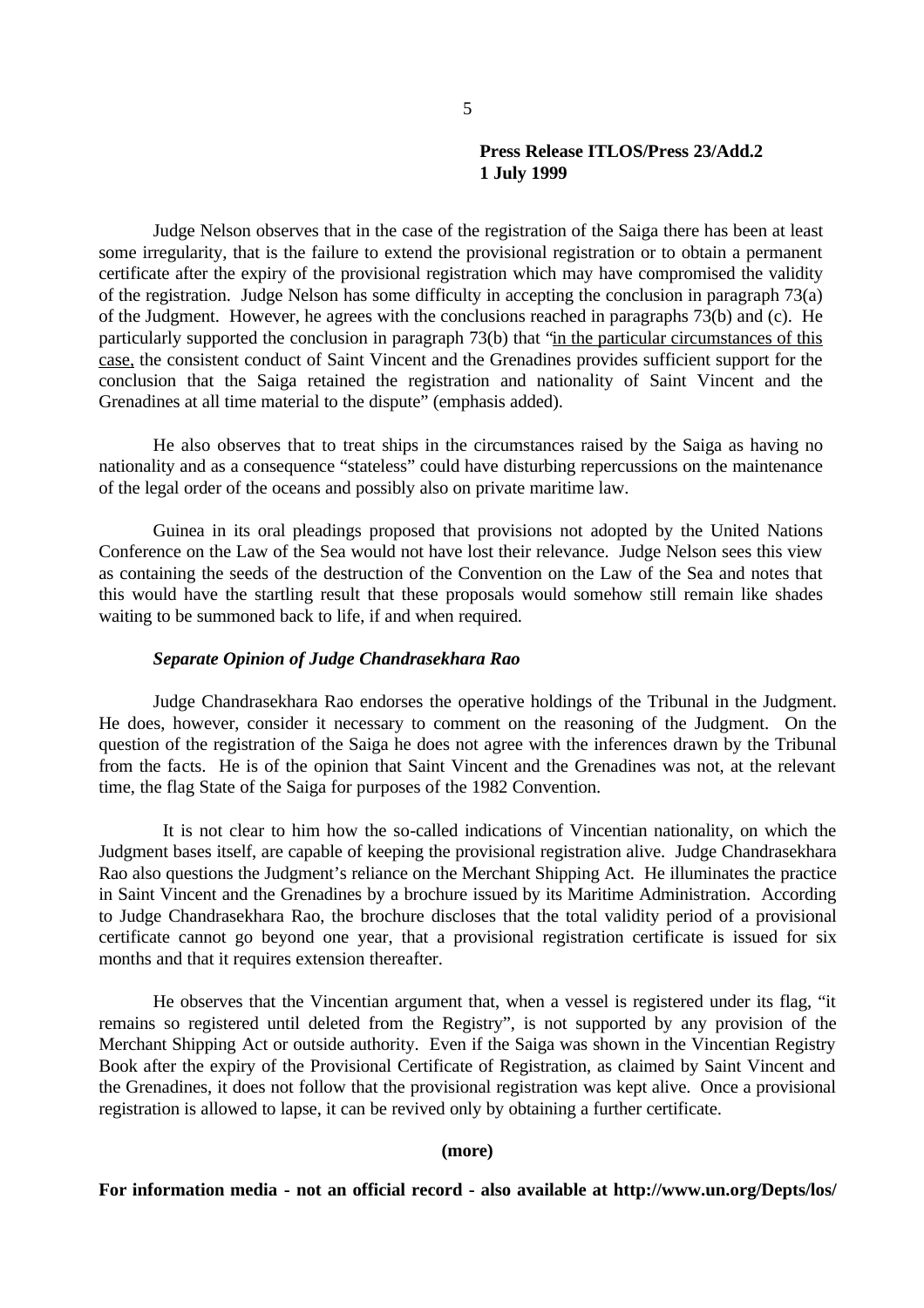However, having failed to challenge the status of Saint Vincent and the Grenadines as the flag State of the Saiga at all material times when it ought to have done so for protecting its rights, it is, according to Judge Chandrasekhara Rao, not open to Guinea now to contend that it discovered a new fact on the issue of registration which was unknown to it prior to the filing of the Memorial. Principles of fairness clearly demand that a State is not allowed to act inconsistently, especially when it causes prejudice to others.

Judge Chandrasekhara Rao's Separate Opinion also deals with the Guinean objection based on the non-exhaustion of local remedies to the admissibility of the Vincentian claims. Saint Vincent and the Grenadines argued that the local remedies rule did not apply in this case, since the Guinean actions amounted to a direct violation of its rights under the 1982 Convention and general international law. He holds, however, that, under the terms of article 111 of the Convention, this is a case of a ship's entitlement to compensation and not that of the flag State. According to him, in such a case the local remedies in Guinea are, in principle, required to be exhausted by the persons affected by the arrest of the Saiga before Saint Vincent and the Grenadines could bring their claims to this Tribunal. However, he agrees with the Judgment that, on the facts of this case, the parties concerned were not obliged to exhaust local remedies.

## *Separate Opinion of Judge Anderson*

With respect to the question of the nationality of the Saiga, Judge Anderson, states that the real issue was whether to uphold or reject Guinea's objection to the *locus standi* of Saint Vincent and the Grenadines. He observes that the scope, both substantively and procedurally, for other States to challenge the regularity and validity of a particular registration is strictly limited. Turning to the present case, he considers that the issue is one of fact to be decided on the evidence. The Tribunal was not called upon to decide a question of Vincentian law.

Saint Vincent was in his view able to establish, on the balance of probabilities and having regard to the predominant role of the registering State in the matter of nationality, that the Saiga possessed Vincentian nationality on the relevant dates. The consistent conduct of Saint Vincent and the Grenadines supported that conclusion. The conduct of Guinea prior to the delivery of its Counter-Memorial was inconsistent with its subsequent objection to Saint Vincent and the Grenadines's standing before the Tribunal. Accordingly, he supports (a), (b) and (c) in paragraph 73 of the Judgment.

Concerning the issue of bunkering vessels at sea, Judge Anderson observes that there are many different factual circumstances. The Tribunal was right to confine its decision to the particular question of the application of customs and fiscal legislation to bunkering in the EEZ that arose in this case and to leave aside the many other possible questions. Bunkering may involve distinct types of recipient vessels, including passenger vessels, warships, cargo ships and fishing vessels. In different circumstances, bunkering can be regarded as an internationally lawful use of the sea related to

#### **(more)**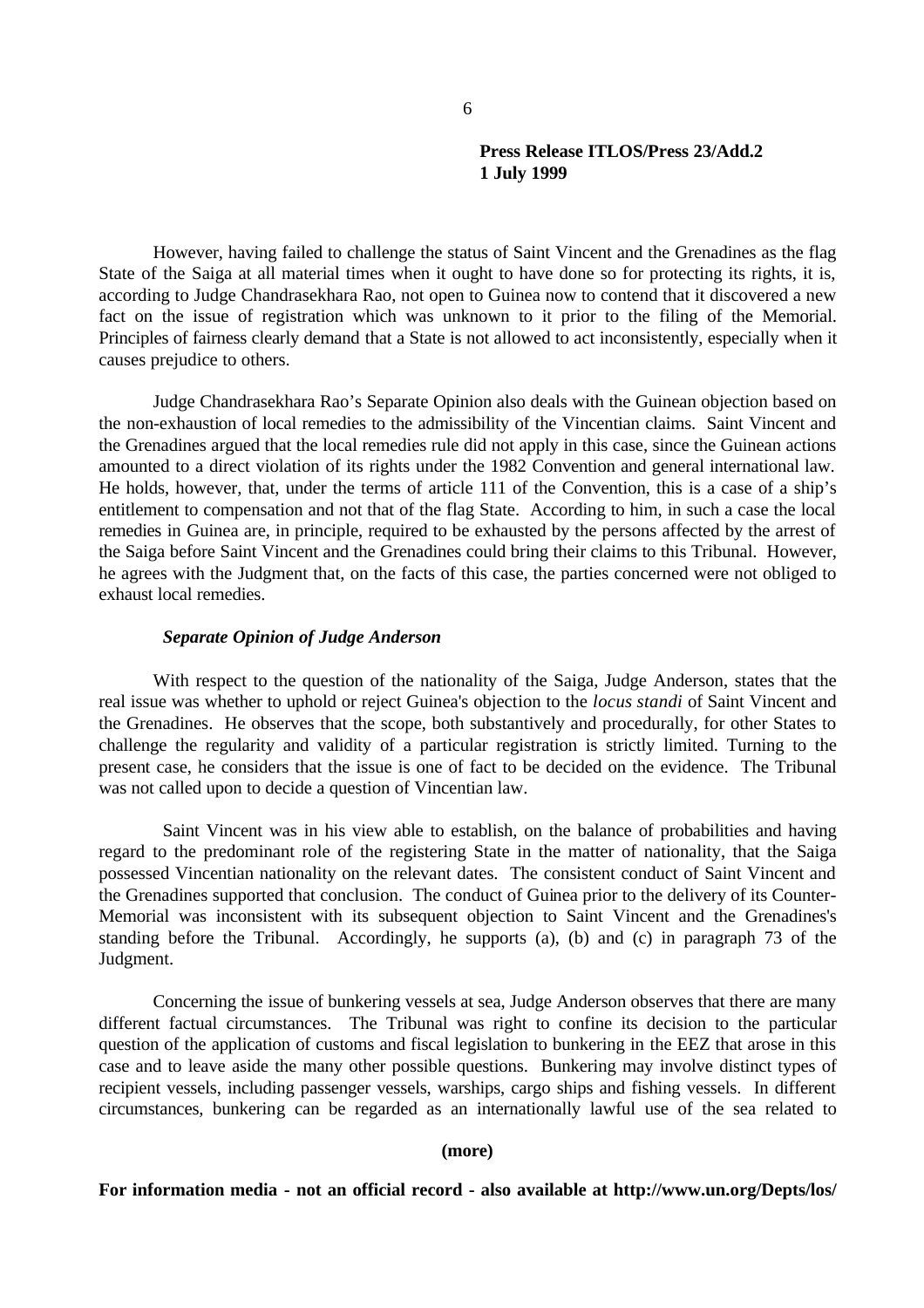freedom of navigation, or as related to the efficient exploitation of stocks, or even as having a safety or humanitarian dimension.

Judge Anderson notes that the right of hot pursuit is one of the exceptions provided for in the 1982 Convention to the rule of exclusive flag State jurisdiction. He fully shares the finding that the conditions set out in article 111 of the Convention are cumulative. Yet, article 111 contains sufficient flexibility to permit the arrest of suspected smugglers or poachers who attempt to flee when ordered to stop. Subsequently, Judge Anderson examines the details of the pursuit of the Saiga, and concludes that, if in the last resort live rounds are fired, it must be done in such a way as to avoid endangering human life. Law enforcement officers should be trained and supplied with Rules of Engagement if force is to be used.

## *Separate Opinion of Judge Vukas*

According to Judge Vukas, the basic issue in this case is the opposite views of the parties concerning the interpretation and application of articles 56(2) and 58 and related provisions of the 1982 Convention.

He notes that the legal regime of the EEZ is automatically applied once the zone is proclaimed. For this reason, he does not agree with the Judgment's scrutiny of the legality of the arrest of the Saiga being based on the laws and regulations of Guinea. Any inquiry into the issue should have primarily been conducted on the basis of the relevant provisions of the 1982 Convention.

Judge Vukas notes that the dispute only concerns the parties' positions with respect to the bunkering of fishing vessels, since both parties accept as legal the supplying of bunkers to all types of ships in transit through an EEZ other than fishing vessels. Guinea only argued against the legality of the supply of bunkers to fishing vessels in its EEZ by ships flying foreign flags. However, it did not base its opposition to the bunkering of such ships on the regard other States owe to its sovereign rights over the living resources of its EEZ. Its main argumentation relied on the claim that such an activity of foreign ships was contrary to Guinea's public interest.

Judge Vukas notes that Guinea's reliance on "public interest" cannot be advanced as a reason for departing from the rules establishing a regime at sea. "Public interest" is not a notion indicating exceptional, momentary interests of a State, but a constant interest of the entire society of a State. It was exactly on the basis of the public interests of various participants in the Third United Nations Conference on the Law of the Sea that the specific legal regime of the EEZ was established. The provisions on the rights and duties of coastal States, "other States", land-locked States, geographically disadvantaged States, are the result of protracted negotiations and of a balance of interests of all the groups of States, achieved in the regime of the EEZ.

During the drafting of Part V of the 1982 Convention, the majority of States participating in the Conference did not have in mind the protection of other economic activities of coastal States except the resource-related ones.

#### **(more)**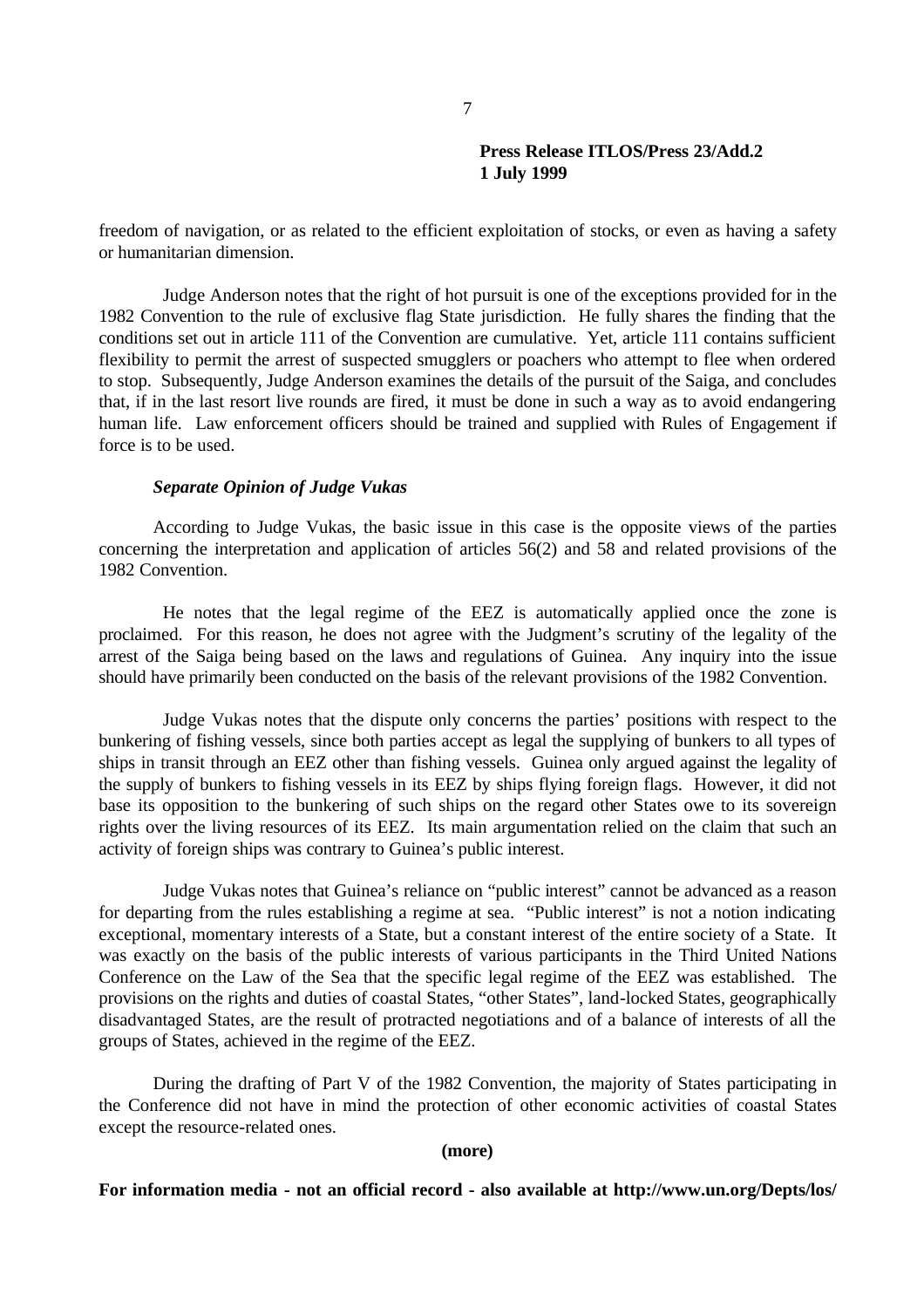Judge Vukas concludes that the drafting history and the content of Part V of the Convention do not provide valid reasons for considering bunkering of any type of ships as an illegal use of the EEZ. In this respect, he also mentions a note circulated at the Conference by its President, which reflects that a strict separation of *ius communicationis* and *ius commercii* was not foreseen.

He states that bunkering is related to the freedom of navigation "and associated with the operation of ships" and that this is not difficult to defend from the point of view of navigation as well as international law. Supply of bunkers is the purpose of the navigation of a tanker, and refuelling is essential for further navigation of the ship to which gasoil has been supplied.

Judge Vukas observes that subsequent State practice or other sources of international law may clarify and/or amend any previous arrangement. However, the practice of States in the twenty years after the acceptance of the regime of the EEZ did not do so.

## **Separate Opinion of Judge Laing**

Judge Laing's Opinion focuses on the nature and status of freedom of navigation in the EEZ under the 1982 Convention in the light of the rules of interpretation as reflected in Articles 31 and 32 of the Vienna Convention on the Law of Treaties.

The Opinion explores the applicability of article 33 of the Convention on the contiguous zone to determine whether it justifies the right of hot pursuit claimed by Guinea. Judge Laing examines the regime of the contiguous zone because of the reliance by Guinea on the regime and because it illustrates his views on freedom of navigation. He concludes that: (1) article 33 authorizes the coastal State to exercise control in the contiguous zone by way of inspections, verifications and warnings (as long as it is in connection with laws and regulations relating to territorial areas); (2) the regime includes the right to prescribe; (3) it includes the right to punish; and (4) it does not extend to conduct occurring outside the coastal State's territorial areas.

Judge Laing notes that it is logical to conclude that the Judgment finds that Guinea violated Saint Vincent's freedom of navigation. He observes that the finding was, however, "somewhat muted" and that the Judgment does not address the related issue of bunkering.

Judge Laing examines freedom of communication as a possible basis of the freedom of the high seas (of which the freedom of navigation is an aspect). After a historical survey, he concludes that the freedom of navigation is one of the fundamental principles of the global order, and related to other principles such as equality of access, security and non-interference. Thus formulated, freedom of navigation was reinforced as a principle of international law by international instruments, State action before and during World War II, and by the 1982 Convention.

#### **(more)**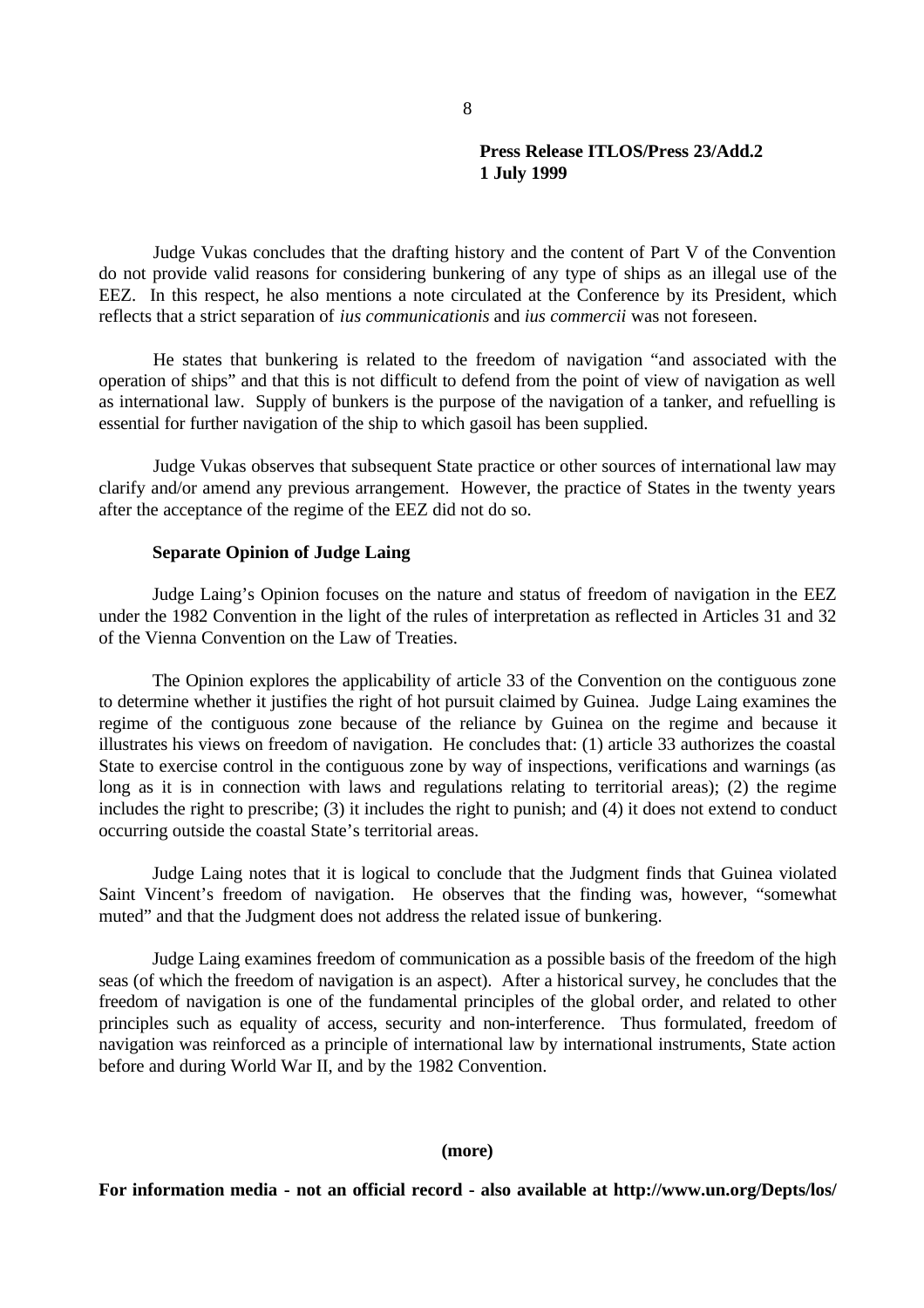Judge Laing's Opinion next explores the forms of freedom of the high seas and freedom of navigation. He notes the possibility that coastal States and flag States have rights of co-equal access in the EEZ. He views the freedom of navigation as having been strengthened by: (1) detailed provisions of the Convention on the status of the EEZ and the form which that regime takes; and (2) the effects of numerous coastal States' claims related to the EEZ. This is reinforced by provisions of the Convention on flag State's obligations and privileges, flag State participation in maritime ordering, pollution control, marine scientific research, and by a comparison with the Convention's territorial institutions other than the EEZ.

Judge Laing concludes that: (1) as an internally consistent instrument, the Convention provides for concurrent jurisdiction of coastal States and flag States, neither of which has *prima facie* paramountcy; (2) the new regime of the EEZ has not diminished the established freedom of navigation; (3) on the facts, Guinea violated Saint Vincent's freedom of navigation; and (4) whether the Saiga actually encroached on rights of Guinea required fuller evidence and arguments.

The Opinion also briefly explores relevant aspects of offshore bunkering, prompt release of detained ships and their crews, and the settlement of disputes between developing counties.

## **Dissenting Opinion of Judge Warioba**

According to Judge Warioba, the Judgment as a whole lacks transparency. In the first place he considers the summary of evidence and arguments of the parties to be inadequate, omitting important aspects of, and departing from, the evidence and arguments. He maintains that the summary of evidence and arguments of the Judgment is not objective. He also finds that the reasoning has been vague to the extent of making the Judgment lack transparency.

On the question of nationality of the Saiga, Judge Warioba finds that the relevant law of Saint Vincent and the Grenadines is the Merchant Shipping Act 1982. At the oral hearing counsel for Saint Vincent and the Grenadines argued that the expiry of a registration certificate does not lead to cessation of nationality, comparing the situation with the expiry of a passport. According to Judge Warioba, the Merchant Shipping Act shows that nationality is acquired through registration and that it is therefore not correct to compare a certificate of registration to a passport, because, unlike a certificate, a passport is not conclusive evidence of citizenship.

Judge Warioba finds that the Saiga when it was arrested on 28 October 1997 did not have the right to fly the flag of Saint Vincent and the Grenadines. His opinion is based on the expiry of the provisional certificate of registration and on the lack of evidence that the previous nationality of the vessel was terminated.

Judge Warioba considers it strange that the Judgment bases itself on the consistent behaviour of Saint Vincent and the Grenadines and criticizes the Tribunal for introducing new conditions outside those set in the 1982 Convention. He also asserts that the Tribunal is trying without explanation to

### **(more)**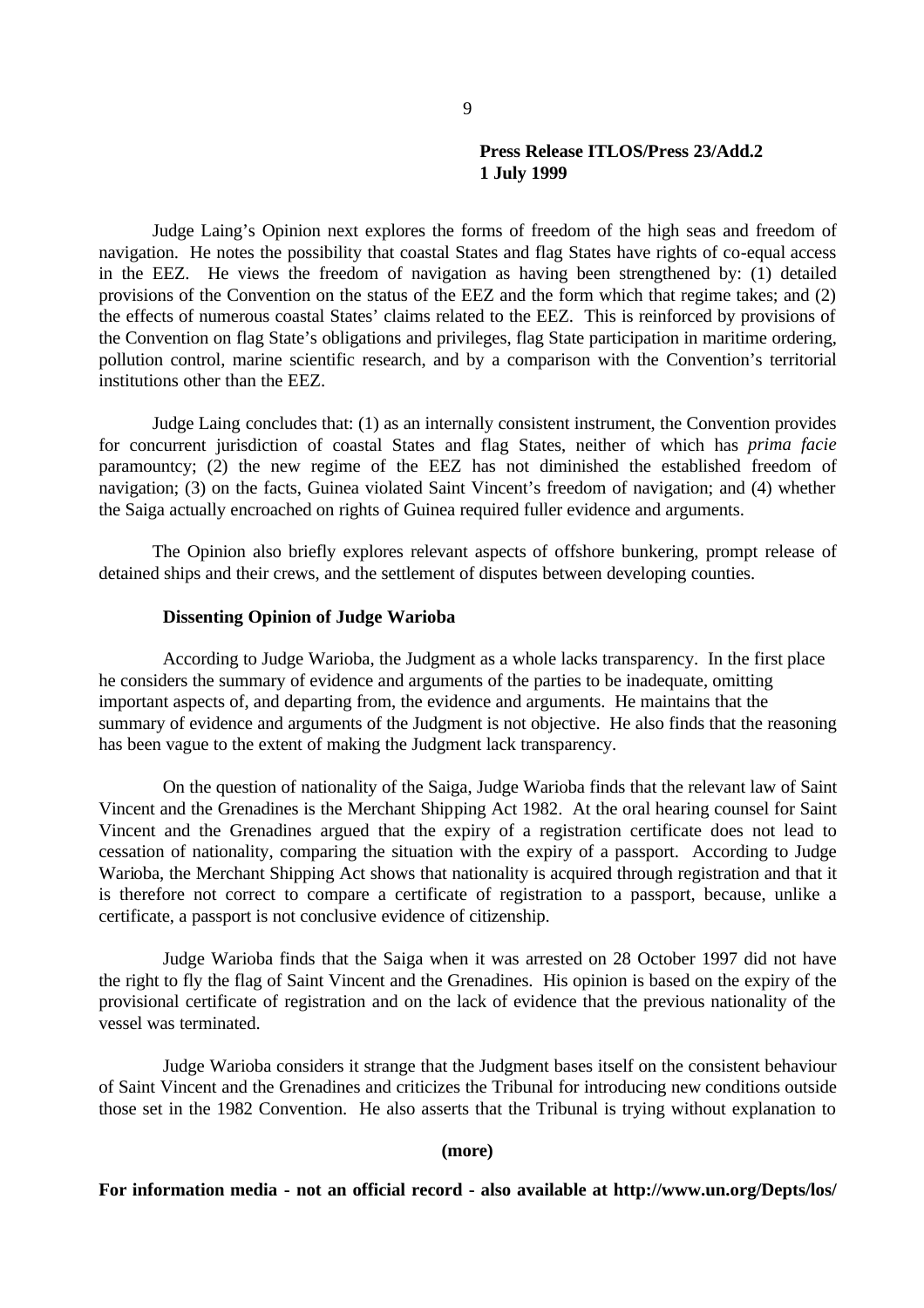introduce some notions of estoppel or preclusion or acquiescence. He does not think these principles apply in this case.

He finds it dangerous for a tribunal to brush aside important issues of procedure simply because it feels it has to deal with the merits. The main problem of Judge Warioba with the Judgment is, however, the manner in which the Tribunal has reached its decision. He believes that the Tribunal has based its decision mainly on issues on which the parties were not given the opportunity to be heard: the behaviour of the parties and the importance of dealing with the merits.

Judge Warioba further comments on the finding of the Tribunal on the non-exhaustion of local remedies. He asserts that this is a case of diplomatic protection and not, as the judgment states, of direct injury to Saint Vincent and the Grenadines and therefore the rule on the exhaustion of local remedied should apply. Differing from the Tribunal, he does find that there exists a jurisdictional connection between the State of Guinea and the Saiga.

Judge Warioba stresses that it is clear that the laws relied upon by Guinea had the intention of suppressing smuggling or contraband as characterized by Guinea. The question which arises is whether Guinea could apply these laws in the EEZ. He finds that the 1982 Convention does not prohibit laws and regulations relating to earning revenue in the EEZ and that Guinea could properly apply customs and contraband laws against the Saiga when it undertook bunkering activities in the EEZ. He observes that the substantial amounts of revenue derived from activities undertaken in the EEZ of Guinea constitute a public interest for Guinea and would indeed for any developing country.

Judge Warioba observes that the reason for the legislation on which Guinea bases its actions was to suppress the extensive smuggling that is taking place in the region. He notes that the primary purpose of the 1982 Convention is to promote and maintain order in the oceans. Since smuggling disturbs peace and security, it was not appropriate for the Tribunal, in the face of clear evidence of smuggling along the coast of Guinea, not to say anything about the matter.

## **Dissenting Opinion of Judge Ndiaye**

Judge Ndiaye, to his regret, was not able to concur in the Judgment of the Tribunal. In his view, the Tribunal should have sustained the submission of the Government of Guinea that the Application of Saint Vincent and the Grenadines was inadmissible due to the fact that the Saiga was not duly registered. In addition, he asserts that the question with regard to jurisdiction and the challenges to admissibility should have been dealt with otherwise.

Judge Ndiaye considers the challenge to admissibility concerning the registration of the Saiga of cardinal importance. He considers it to be quite clear that the Saiga was not inscribed on the registry of Saint Vincent and the Grenadines in accordance with its laws during the period from 12 September 1997 to 28 November 1997 and that for that reason, the Saiga may be characterized as a ship without nationality at the time it was attacked.

### **(more)**